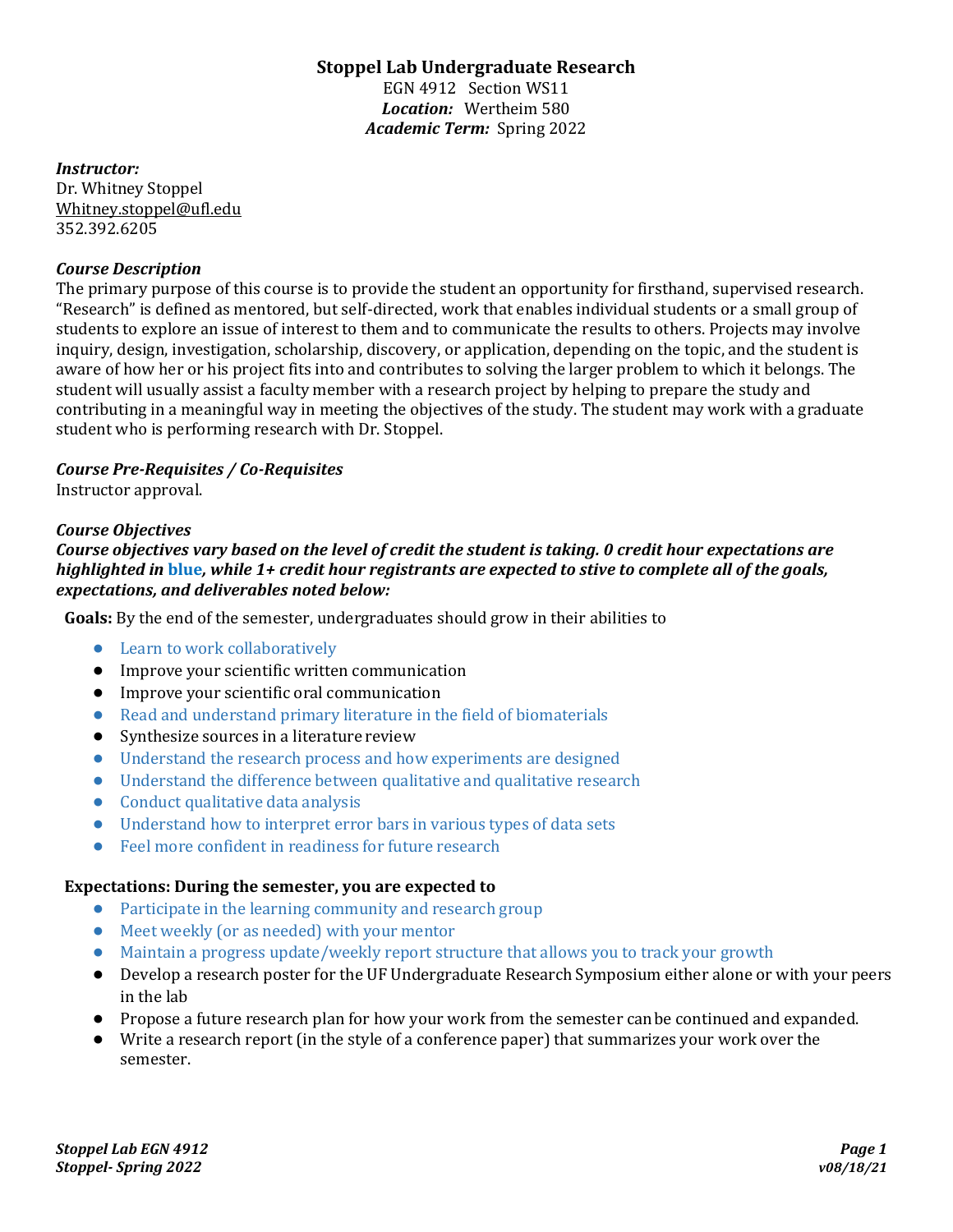### **Deliverables:**

- Weekly Report/Progress Update
	- o Submit every Friday by 8:00 pm on Canvas, starting 1/14/2022
- Literature synthesis
	- o Peer review of literature synthesis
- Abstract for the Undergraduate Research Symposium
- Poster for Undergraduate Research Symposium
	- $\circ$  Present at the symposium as an individual or in a group with other undergraduates
- Research proposal/report

# *Materials and Supply Fees*

None.

### *Relation to Program Outcomes (ABET):*

| <b>Outcome</b> |                                                      | Coverage* |
|----------------|------------------------------------------------------|-----------|
| 1.             | An ability to identify, formulate, and solve complex | Medium    |
|                | engineering problems by applying principles of       |           |
|                | engineering, science, and mathematics                |           |
| 2.             | An ability to apply engineering design to produce    | High      |
|                | solutions that meet specified needs with             |           |
|                | consideration of public health, safety, and welfare, |           |
|                | as well as global, cultural, social, environmental,  |           |
|                | and economic factors                                 |           |
| 3.             | An ability to communicate effectively with a range   |           |
|                | of audiences                                         |           |
| 4.             | An ability to recognize ethical and professional     | Medium    |
|                | responsibilities in engineering situations and make  |           |
|                | informed judgments, which must consider the          |           |
|                | impact of engineering solutions in global,           |           |
|                | economic, environmental, and societal contexts       |           |
| 5.             | An ability to function effectively on a team whose   |           |
|                | members together provide leadership, create a        |           |
|                | collaborative and inclusive environment, establish   |           |
|                | goals, plan tasks, and meet objectives               |           |
| 6.             | An ability to develop and conduct appropriate        |           |
|                | experimentation, analyze and interpret data, and     |           |
|                | use engineering judgment to draw conclusions         |           |
| 7.             | An ability to acquire and apply new knowledge as     | Medium    |
|                | needed, using appropriate learning strategies        |           |

\*Coverage is given as high, medium, or low. An empty box indicates that this outcome is not covered or assessed in the course.

### *Required Training*

Maintenance of all required safety trainings and research specific trainings is required. Please ensure you are up to date in all safety trainings as noted on the Stoppel Lab GatorTracs website: [https://labcliq.com/l/ufl/#](https://labcliq.com/l/ufl/)

### *Recommended Reading*

Responsible Conduct of Research, National Science Foundation<http://www.nsf.gov/bfa/dias/policy/rcr.jsp>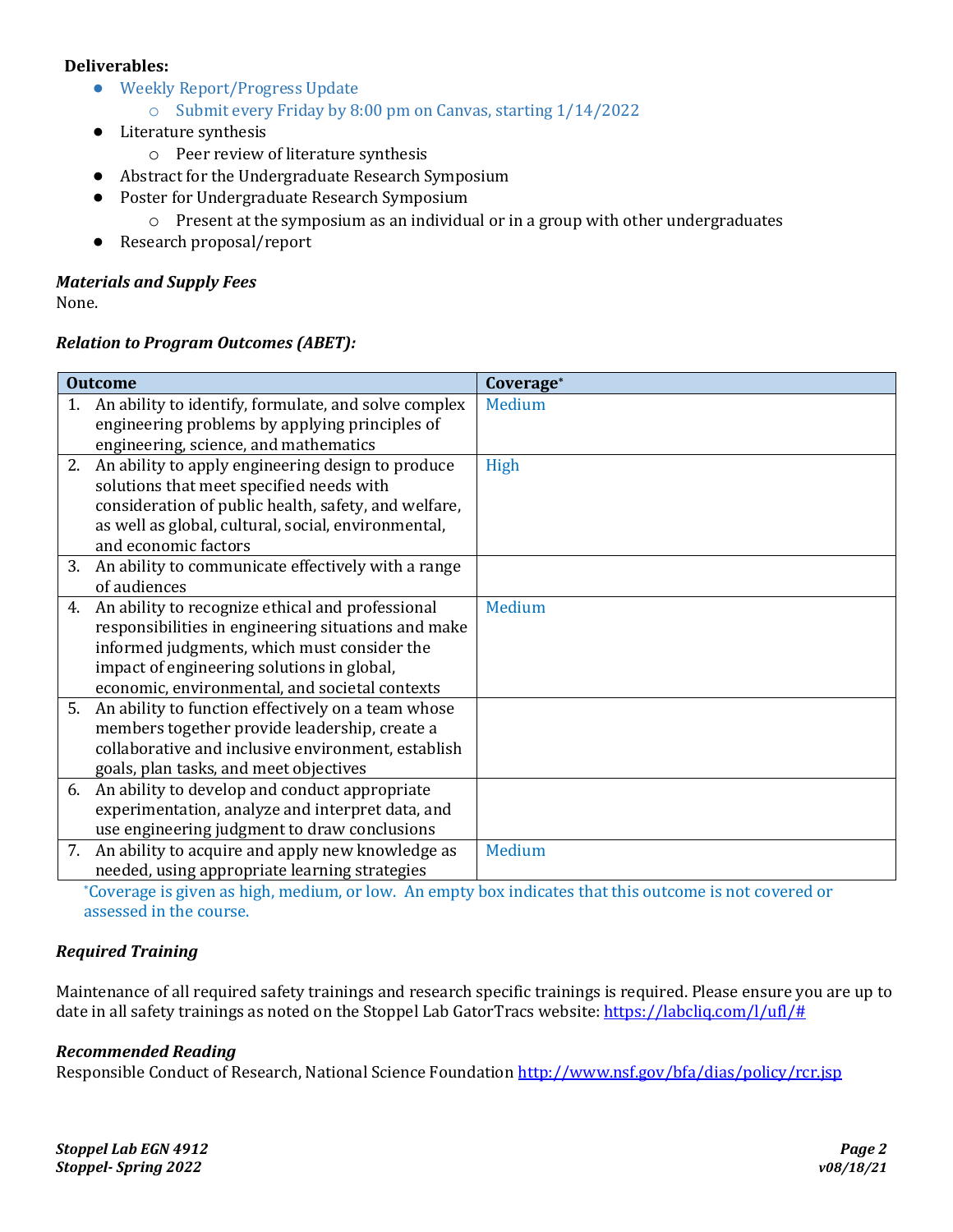On Being a Scientist: Responsible Conduct in Research, 2nd Edition, National Academy Press, 1995 (free) <http://www.nap.edu/readingroom/books/obas>

Avoiding Plagiarism Guide, George A. Smathers Marston Science Library [http://www.uflib.ufl.edu/msl/subjects/images/plagiarism\\_26\\_guidelines.pdf](http://www.uflib.ufl.edu/msl/subjects/images/plagiarism_26_guidelines.pdf)

The Craft of Scientific Writing, 3rd Edition, by Michael Alley (1996), Springer-Verlag, NY, NY.

The Craft of Scientific Presentations: Critical Steps to Succeed and Critical Errors to Avoid, by Michael Alley (2002), Springer-Verlag, NY, NY.

### *Attendance Policy, Class Expectations, and Make-Up Policy*

Students conducting undergraduate research are expected to exercise a significant degree of autonomy in their work, completing research tasks with relatively little direct oversight from their research advisor. Nevertheless, the student should dedicate a minimum number of hours on their project that is consistent with the total credit hours sought for the experience. Besides the minimum expectations outlined in the Assessment section of this syllabus, the faculty advisor may also have additional expectations for participation, including attendance at group meetings, individual meetings, etc.

Requirements for class attendance and make-up exams, assignments, and other work in this course are consistent with university policies. Click here to read the university attendance policies: <https://catalog.ufl.edu/UGRD/academic-regulations/attendance-policies/>

#### *Evaluation of Grades*

### **70% Degree to which students meet expectations.**

Expectations are noted above as Goals, Expectations, and Deliverables.

#### **20% Quality of the final report and oral presentation.**

Clear expectations of the desired format, content, and deadlines of the final report will be provided on canvas. Final reports may be in written or oral presentation form depending on the student's progress and the goals we outline for their specific growth and development over the semester.

#### **10% Attendance**

Showing up when expected and maintaining open lines of communication regarding when you will be in the lab.

You will receive a final grade of satisfactory (S) or unsatisfactory (U) in this course. That is, you will not receive a letter grade. A grade of S will be assigned if you achieve at least 70% of the available points by the end of the semester.

For more information on grades and grading policies, please visit: [https://catalog.ufl.edu/UGRD/academic](https://catalog.ufl.edu/UGRD/academic-regulations/grades-grading-policies/)[regulations/grades-grading-policies/](https://catalog.ufl.edu/UGRD/academic-regulations/grades-grading-policies/)

#### *Students Requiring Accommodations*

Students with disabilities who experience learning barriers and would like to request academic accommodations should connect with the disability Resource Center by visiting [https://disability.ufl.edu/students/get-started/.](https://disability.ufl.edu/students/get-started/) It is important for students to share their accommodation letter with their instructor and discuss their access needs, as early as possible in the semester.

#### *Course Evaluation*

Students are expected to provide professional and respectful feedback on the quality of instruction in this course by completing course evaluations online via GatorEvals. Guidance on how to give feedback in a professional and respectful manner is available at [https://gatorevals.aa.ufl.edu/students/.](https://gatorevals.aa.ufl.edu/students/) Students will be notified when the evaluation period opens, and can complete evaluations through the email they receive from GatorEvals, in their

*Stoppel Lab EGN 4912 Page 3 Stoppel- Spring 2022 v08/18/21*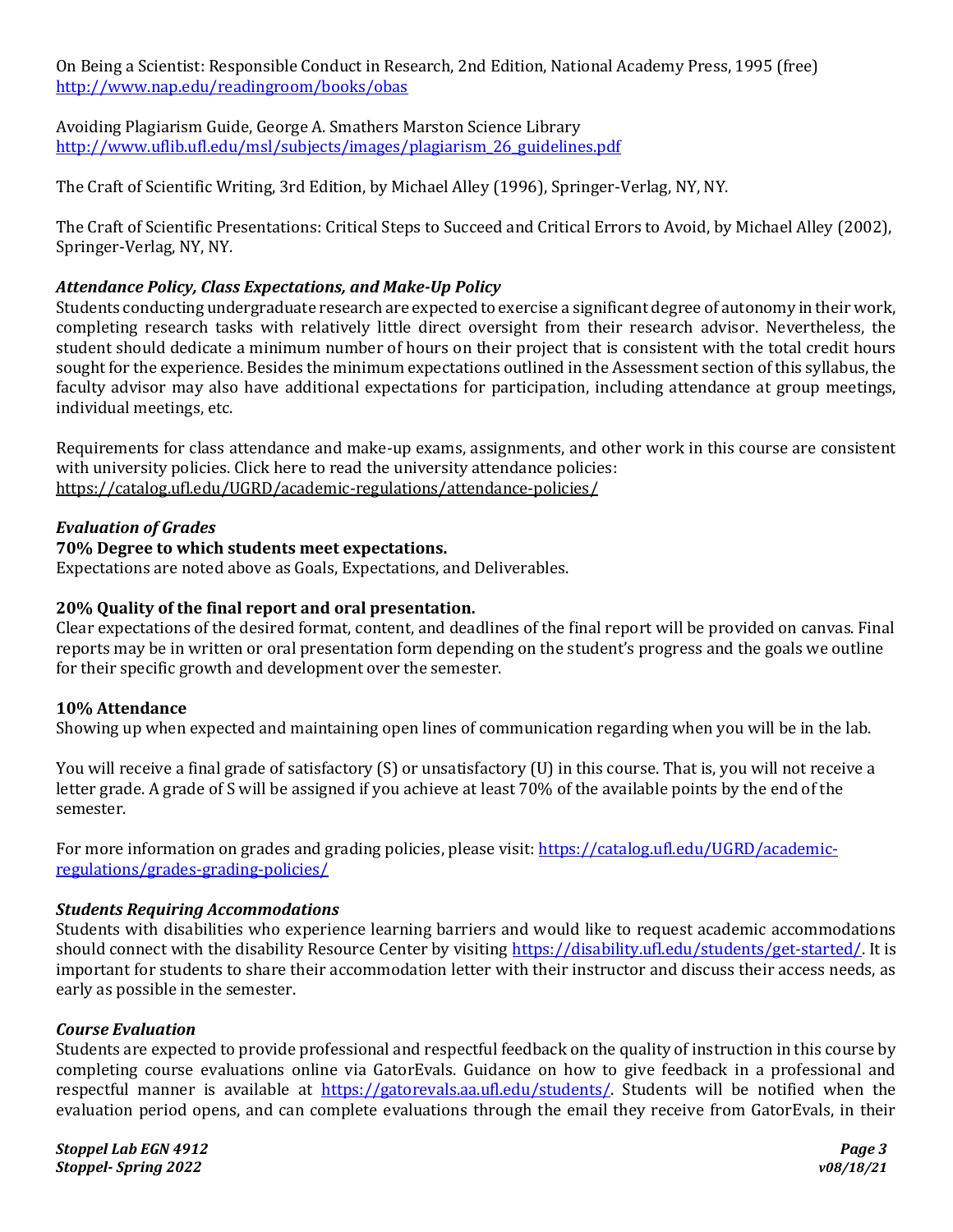Canvas course menu under GatorEvals, or via [https://ufl.bluera.com/ufl/.](https://ufl.bluera.com/ufl/) Summaries of course evaluation results are available to students a[t https://gatorevals.aa.ufl.edu/public-results/.](https://gatorevals.aa.ufl.edu/public-results/)

### **In-Class Recording**

Students are allowed to record video or audio of class lectures. However, the purposes for which these recordings may be used are strictly controlled. The only allowable purposes are (1) for personal educational use, (2) in connection with a complaint to the university, or (3) as evidence in, or in preparation for, a criminal or civil proceeding. All other purposes are prohibited. Specifically, students may not publish recorded lectures without the written consent of the instructor.

A "class lecture" is an educational presentation intended to inform or teach enrolled students about a particular subject, including any instructor-led discussions that form part of the presentation, and delivered by any instructor hired or appointed by the University, or by a guest instructor, as part of a University of Florida course. A class lecture does not include lab sessions, student presentations, clinical presentations such as patient history, academic exercises involving solely student participation, assessments (quizzes, tests, exams), field trips, private conversations between students in the class or between a student and the faculty or lecturer during a class session.

Publication without permission of the instructor is prohibited. To "publish" means to share, transmit, circulate, distribute, or provide access to a recording, regardless of format or medium, to another person (or persons), including but not limited to another student within the same class section. Additionally, a recording, or transcript of a recording, is considered published if it is posted on or uploaded to, in whole or in part, any media platform, including but not limited to social media, book, magazine, newspaper, leaflet, or third party note/tutoring services. A student who publishes a recording without written consent may be subject to a civil cause of action instituted by a person injured by the publication and/or discipline under UF Regulation 4.040 Student Honor Code and Student Conduct Code.

### *University Honesty Policy*

UF students are bound by The Honor Pledge which states, "We, the members of the University of Florida community, pledge to hold ourselves and our peers to the highest standards of honor and integrity by abiding by the Honor Code. On all work submitted for credit by students at the University of Florida, the following pledge is either required or implied: "On my honor, I have neither given nor received unauthorized aid in doing this assignment." The Conduct Code [\(https://sccr.dso.ufl.edu/process/student-conduct-code/\)](https://sccr.dso.ufl.edu/process/student-conduct-code/) specifies a number of behaviors that are in violation of this code and the possible sanctions. If you have any questions or concerns, please consult with the instructor or TAs in this class.

### *Commitment to a Safe and Inclusive Learning Environment*

The Herbert Wertheim College of Engineering values broad diversity within our community and is committed to individual and group empowerment, inclusion, and the elimination of discrimination. It is expected that every person in this class will treat one another with dignity and respect regardless of gender, sexuality, disability, age, socioeconomic status, ethnicity, race, and culture.

If you feel like your performance in class is being impacted by discrimination or harassment of any kind, please contact your instructor or any of the following:

- Your academic advisor or Graduate Program Coordinator
- Jennifer Nappo, Director of Human Resources, 352-392-0904, [jpennacc@ufl.edu](mailto:jpennacc@ufl.edu)
- Curtis Taylor, Associate Dean of Student Affairs, 352-392-2177[, taylor@eng.ufl.edu](mailto:taylor@eng.ufl.edu)
- Toshikazu Nishida, Associate Dean of Academic Affairs, 352-392-0943[, nishida@eng.ufl.edu](mailto:nishida@eng.ufl.edu)

### *Software Use*

All faculty, staff, and students of the University are required and expected to obey the laws and legal agreements governing software use. Failure to do so can lead to monetary damages and/or criminal penalties for the individual violator. Because such violations are also against University policies and rules, disciplinary action will be taken as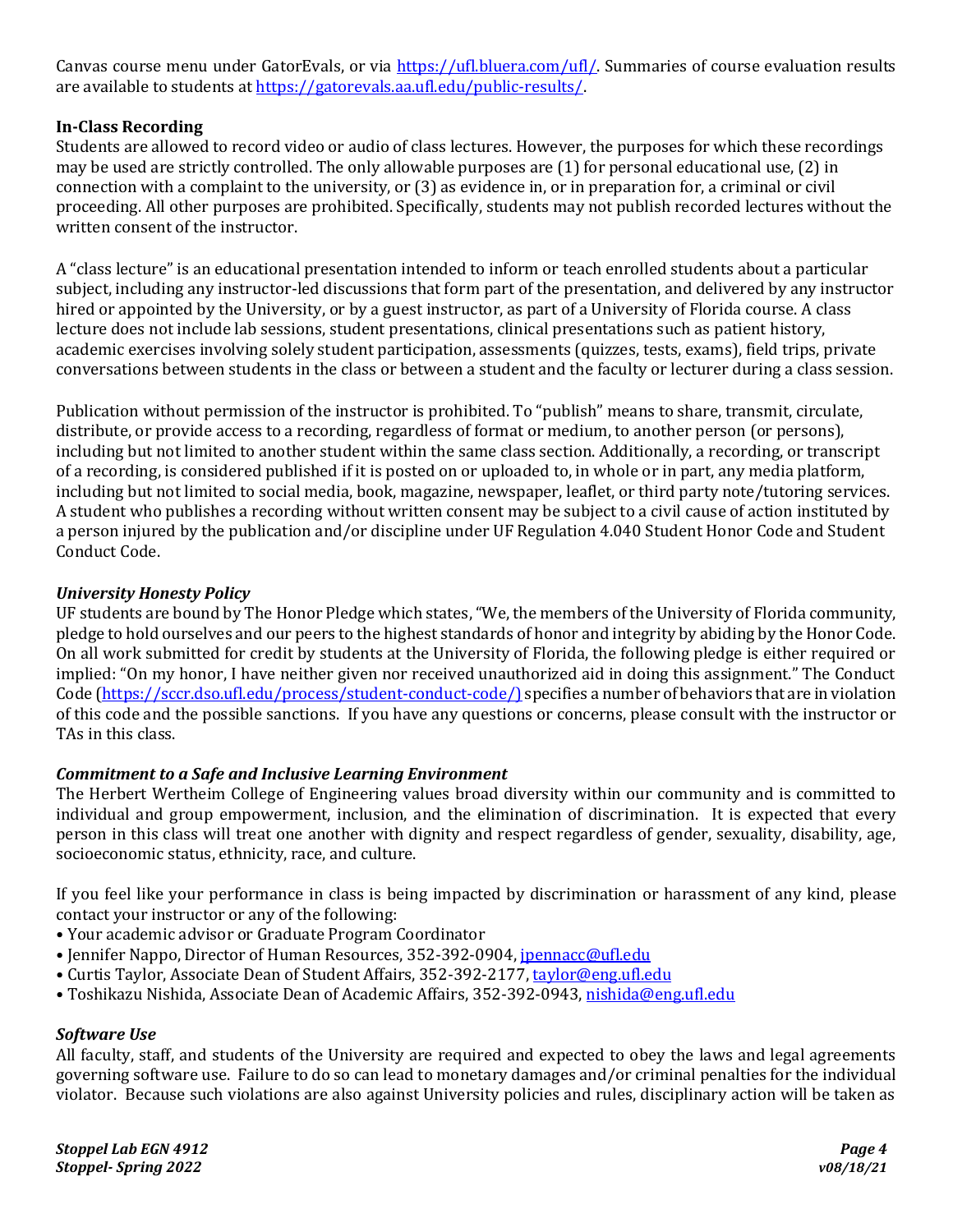appropriate. We, the members of the University of Florida community, pledge to uphold ourselves and our peers to the highest standards of honesty and integrity.

# *Student Privacy*

There are federal laws protecting your privacy with regards to grades earned in courses and on individual assignments. For more information, please see: <https://registrar.ufl.edu/ferpa.html>

### *Campus Resources:*

# *Health and Wellness*

### **U Matter, We Care:**

Your well-being is important to the University of Florida. The U Matter, We Care initiative is committed to creating a culture of care on our campus by encouraging members of our community to look out for one another and to reach out for help if a member of our community is in need. If you or a friend is in distress, please contact [umatter@ufl.edu](mailto:umatter@ufl.edu) so that the U Matter, We Care Team can reach out to the student in distress. A nighttime and weekend crisis counselor is available by phone at 352-392-1575. The U Matter, We Care Team can help connect students to the many other helping resources available including, but not limited to, Victim Advocates, Housing staff, and the Counseling and Wellness Center. Please remember that asking for help is a sign of strength. In case of emergency, call 9-1-1.

**Counseling and Wellness Center:** [https://counseling.ufl.edu,](https://counseling.ufl.edu/) and 392-1575; and the University Police Department: 392-1111 or 9-1-1 for emergencies.

### **Sexual Discrimination, Harassment, Assault, or Violence**

If you or a friend has been subjected to sexual discrimination, sexual harassment, sexual assault, or violence contact the **[Office of Title IX Compliance](https://titleix.ufl.edu/)**, located at Yon Hall Room 427, 1908 Stadium Road, (352) 273-1094, [title-ix@ufl.edu](mailto:title-ix@ufl.edu)

### **Sexual Assault Recovery Services (SARS)**

Student Health Care Center, 392-1161.

**University Police Department** at 392-1111 (or 9-1-1 for emergencies), o[r http://www.police.ufl.edu/.](http://www.police.ufl.edu/)

# **COVID-19**

- You are expected to wear approved face coverings at all times during class and within buildings even if you are vaccinated.
- If you are sick, stay home and self-quarantine. Please visit the UF Health Screen, Test & Protect website about next steps, retake the questionnaire and schedule your test for no sooner than 24 hours after your symptoms began. Please call your primary care provider if you are ill and need immediate care or the UF Student Health Care Center at 352-392-1161 (or email [covid@shcc.ufl.edu](mailto:covid@shcc.ufl.edu)) to be evaluated for testing and to receive further instructions about returning to campus.
- If you are withheld from campus by the Department of Health through Screen, Test & Protect, you are not permitted to use any on campus facilities. Students attempting to attend campus activities when withheld from campus will be referred to the Dean of Students Office.
- UF Health Screen, Test & Protect offers guidance when you are sick, have been exposed to someone who has tested positive or have tested positive yourself. Visit the [UF Health Screen, Test & Protect website](https://click.info.gator360.ufl.edu/?qs=8f0d5e01a3f7385148f144e2089093522a358a8d85cb9db73c31675d3c5e5c0d27748d40c212f544822551342f1912ea5b4f2b890d5952e8) for more information.
- Please continue to follow healthy habits, including best practices like frequent hand washing. Following these practices is our responsibility as Gators.

*Academic Resources*